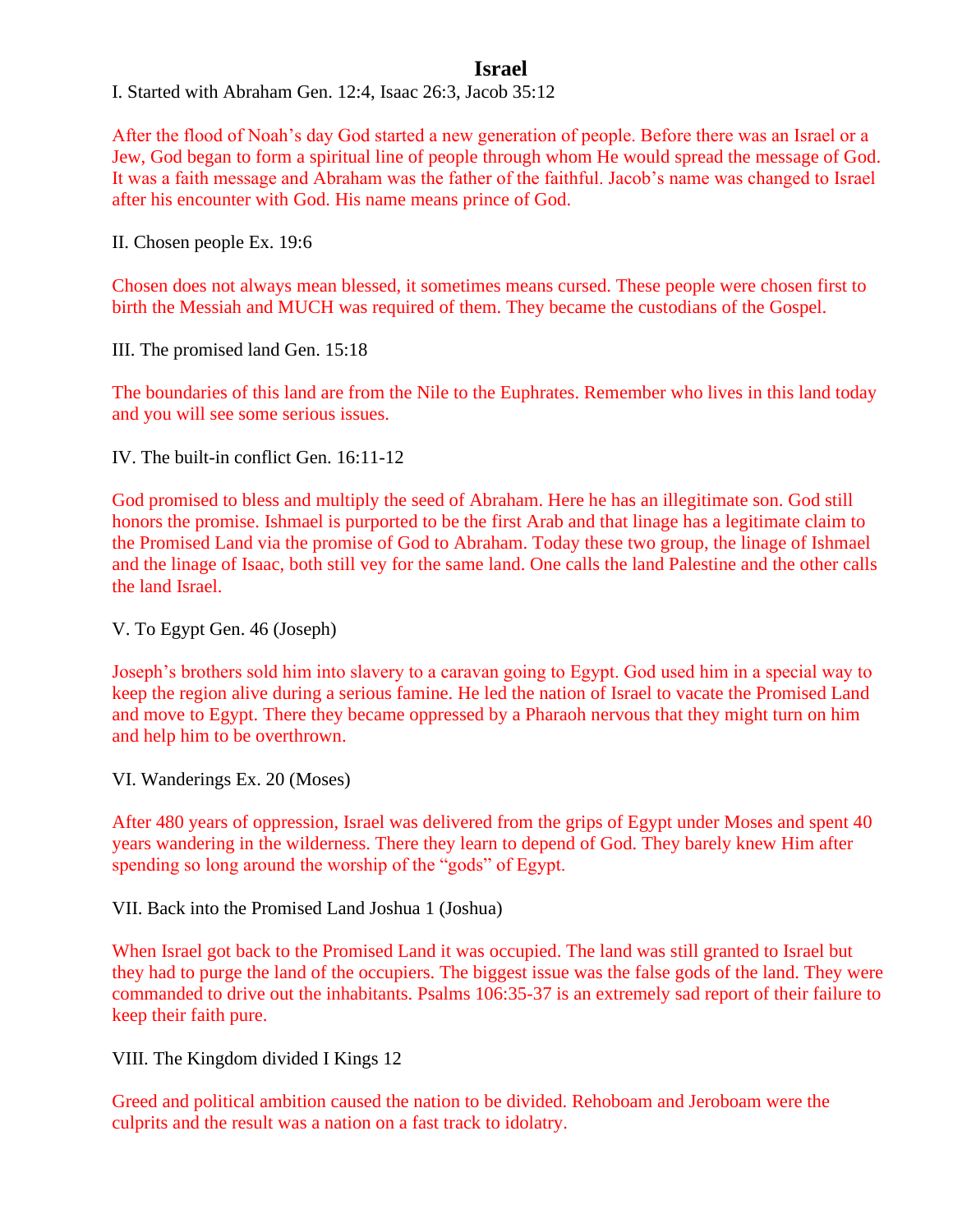## IX. Exiled 721 B.C. Northern, 601 B.C. Southern

As a result of this idolatry God judged the nation and allowed them to be taken captive and led to Assyria and Babylon respectively. God turned evil into good when he brought them back together in Acts 2 to spread the Gospel to the world. The northern kingdom never came back from their exile, only the southern kingdom.

X. Religious evolution I Sam. 8:7, Matt. 23, Mark 5:1,

In I Samuel 8 we see the nation rejecting God. Matthew 23 demonstrates the displeasure of Jesus condemning the religious leaders. In Mark 5 the people would rather bootleg pigs than deliver a soul from spiritual torment.

XI. Valley of dry bones Ez. 37:12-13

Once the nation is disbanded would God allow them to come back together and have renewed life? The answer is a resounding yes. It is a result of the providence and mercy of God.

XII. Two returns Isa. 11:11-12 May 1948

The nation return to the land in 536 BC but was again driven out the land in 70 AD. Isaiah 11 discusses another return to the land that would ultimately take place in May 1948. This is a very significant happening directed by God.

XIII. Prophecies

\* Dan. 9 Messiah Fulfilled initially by Jesus during His life.

\* New covenant Jer. 31:31-33 Likewise fulfilled in Jesus

\* Gathered Jer. 16:14-16 Fulfilled in 1948

\* Eyes opened Isa. 35:5 They will in the future nationally accept that Jesus is the Messiah.

 $*$  Know the Lord Ez. 37:12-13 Same as above.

\* Light to nations Is. 60:5,11 In Revelation 7 they will carry the message to the world.

\* Dwell with Messiah Is. 66:19-21 In the millennial kingdom they will follow Jesus.

XIV. Near future Matt. 24, Luke 21, Rev. 7

This is a discussion of the tribulation period after the rapture (resurrection). The events center on the nation of Israel.